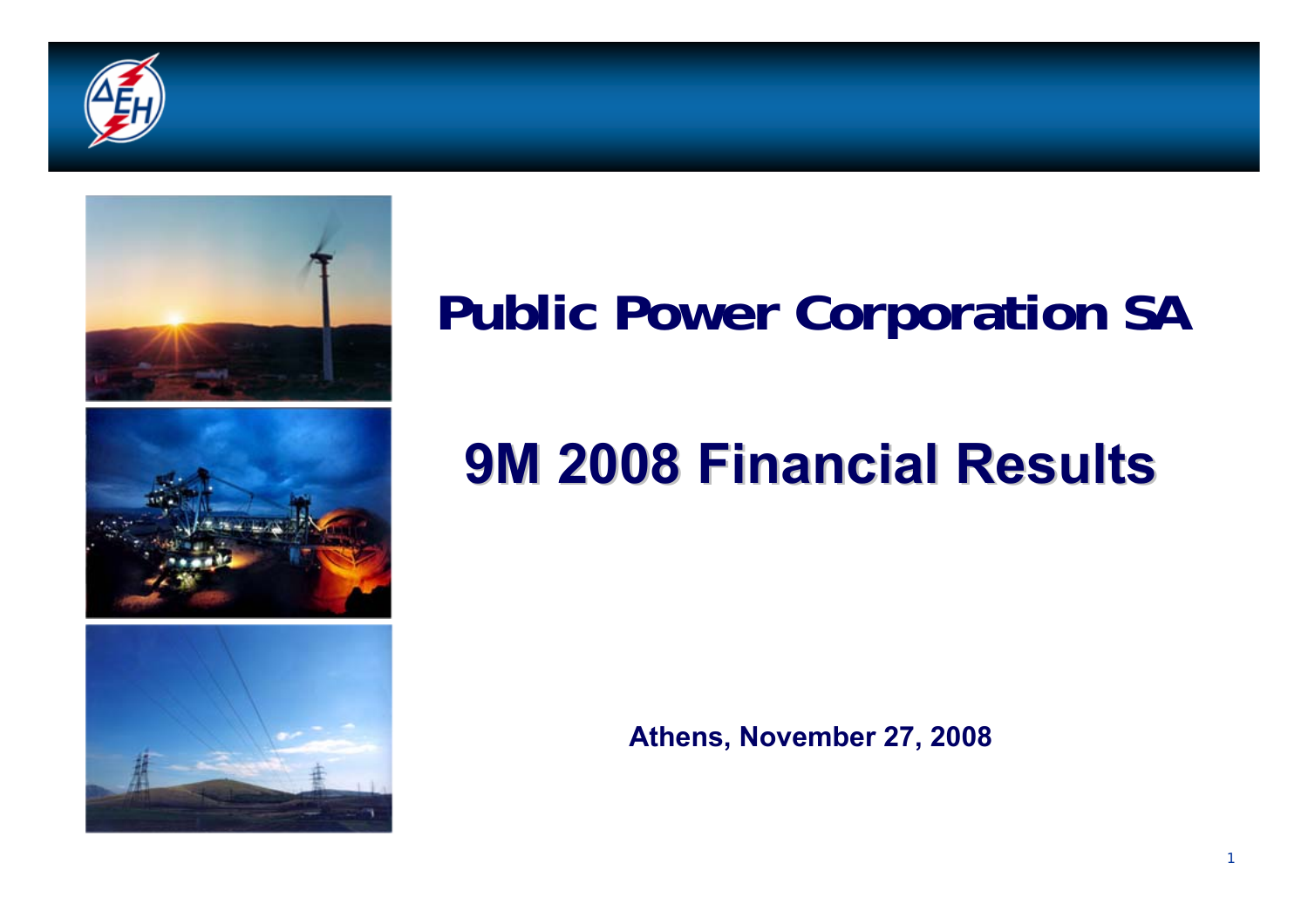

#### **Financial Results**

#### Mr. George Angelopoulos, CFO

#### **Recent Developments** Dr. Takis Athanasopoulos, Chairman and CEO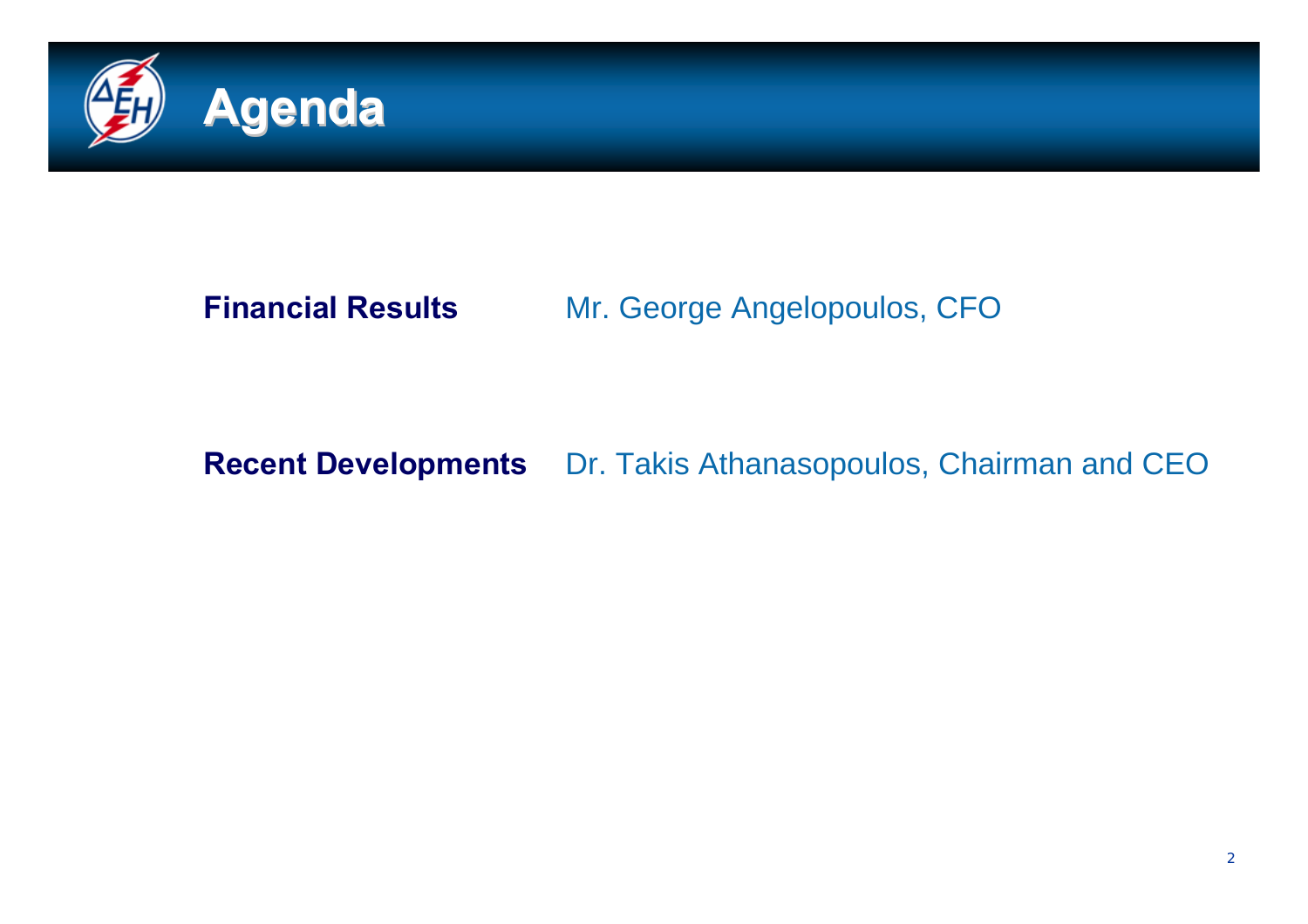



## **Financial Results**

#### **Mr. George Angelopoulos** *Chief Financial Officer*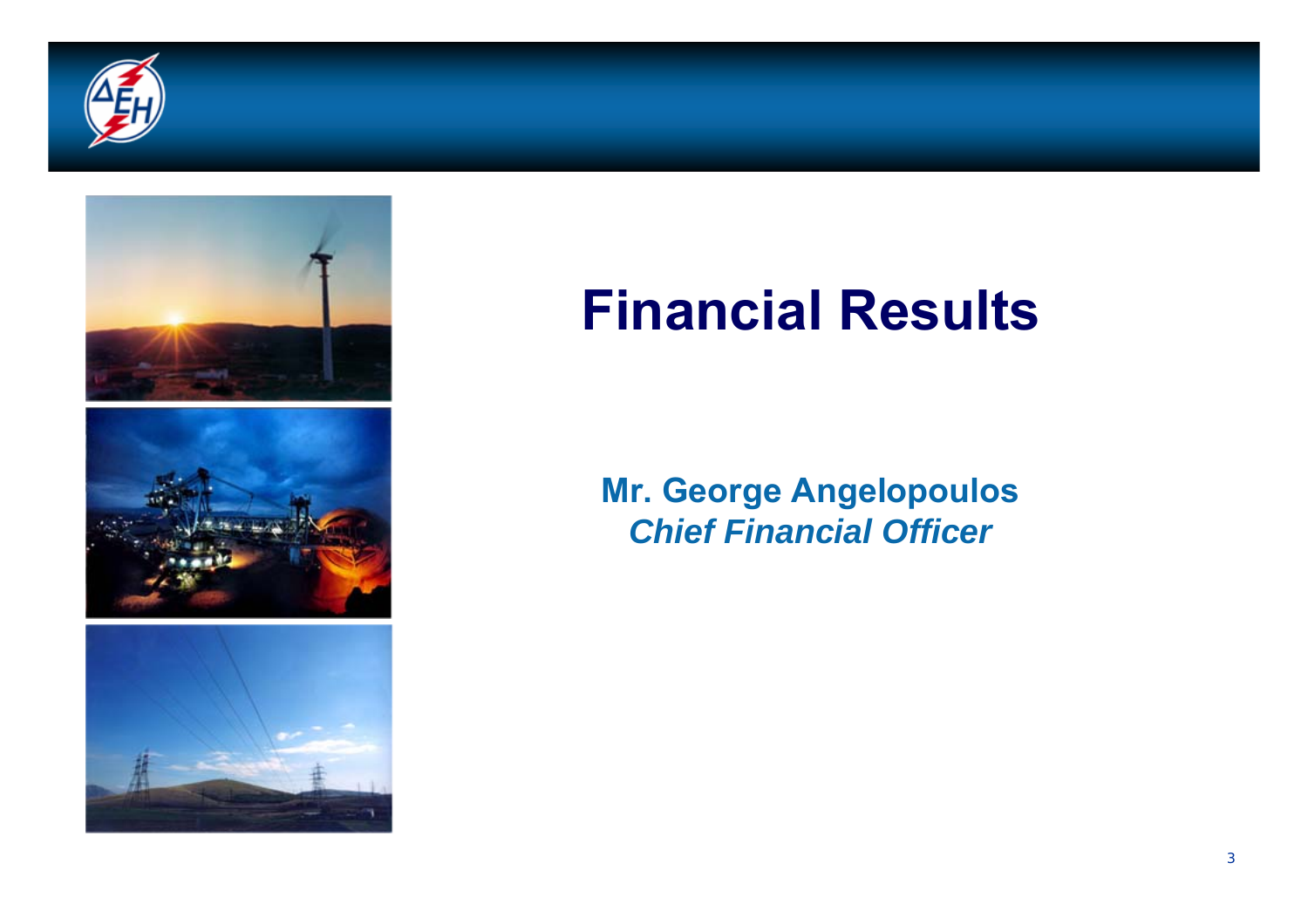

## **9M08 Summary Financial Results: P&L**

| Key Figures (€ mil.)               | 9M '08<br><b>Without</b><br><b>CO2 Provision</b> | 9M '08<br><b>With</b><br><b>CO2 Provision</b> | 9M '07  | $\blacktriangle$ | $\Delta\%$ |
|------------------------------------|--------------------------------------------------|-----------------------------------------------|---------|------------------|------------|
| <b>Total Sales</b>                 | 4,416.3                                          | 4,416.3                                       | 3,841.8 | .574.5           | 15.0       |
| <b>Electricity Sales</b>           | 4,132.3                                          | 4,132.3                                       | 3,589.6 | 542.7            | 15.1       |
| Payroll                            | 1,038.0                                          | 1,038.0                                       | 1,056.1 | $-18.1$          | $-1.7$     |
| 3rd party coal                     | 36.3                                             | 36.3                                          | 33.7    | 2.6              | 7.7        |
| <b>Fuel Expenses</b>               | 1,490.3                                          | 1,490.3                                       | 1,042.8 | 447.5            | 42.9       |
| <b>Energy Purchases</b>            | 772.1                                            | 772.1                                         | 498.5   | 273.6            | 54.9       |
| <b>CO2 Provision</b>               |                                                  | 108.7                                         | 0.0     | 108.7            |            |
| <b>Transmission System Charges</b> | 256.7                                            | 256.7                                         | 225.2   | 31.5             | 14.0       |
| <b>Other Operating Expenses</b>    | 413.1                                            | 413.1                                         | 402.1   | 11               | 2.7        |
| <b>Provisions</b>                  | 15.8                                             | 15.8                                          | $-27.4$ | 43.2             |            |
| <b>EBITDA</b>                      | 389.5                                            | 280.8                                         | 610.8   | $-330.0$         | $-54.0$    |
| Depreciation (incl. lignite)       | 383.8                                            | 383.8                                         | 430.5   | $-46.7$          | $-10.8$    |
| <b>Net Financial Expenses</b>      | 131.5                                            | 131.5                                         | 112.9   | 18.6             | 16.5       |
| <b>EBT</b>                         | $-149.6$                                         | $-258.3$                                      | 76.6    | $-334.9$         |            |

-115.0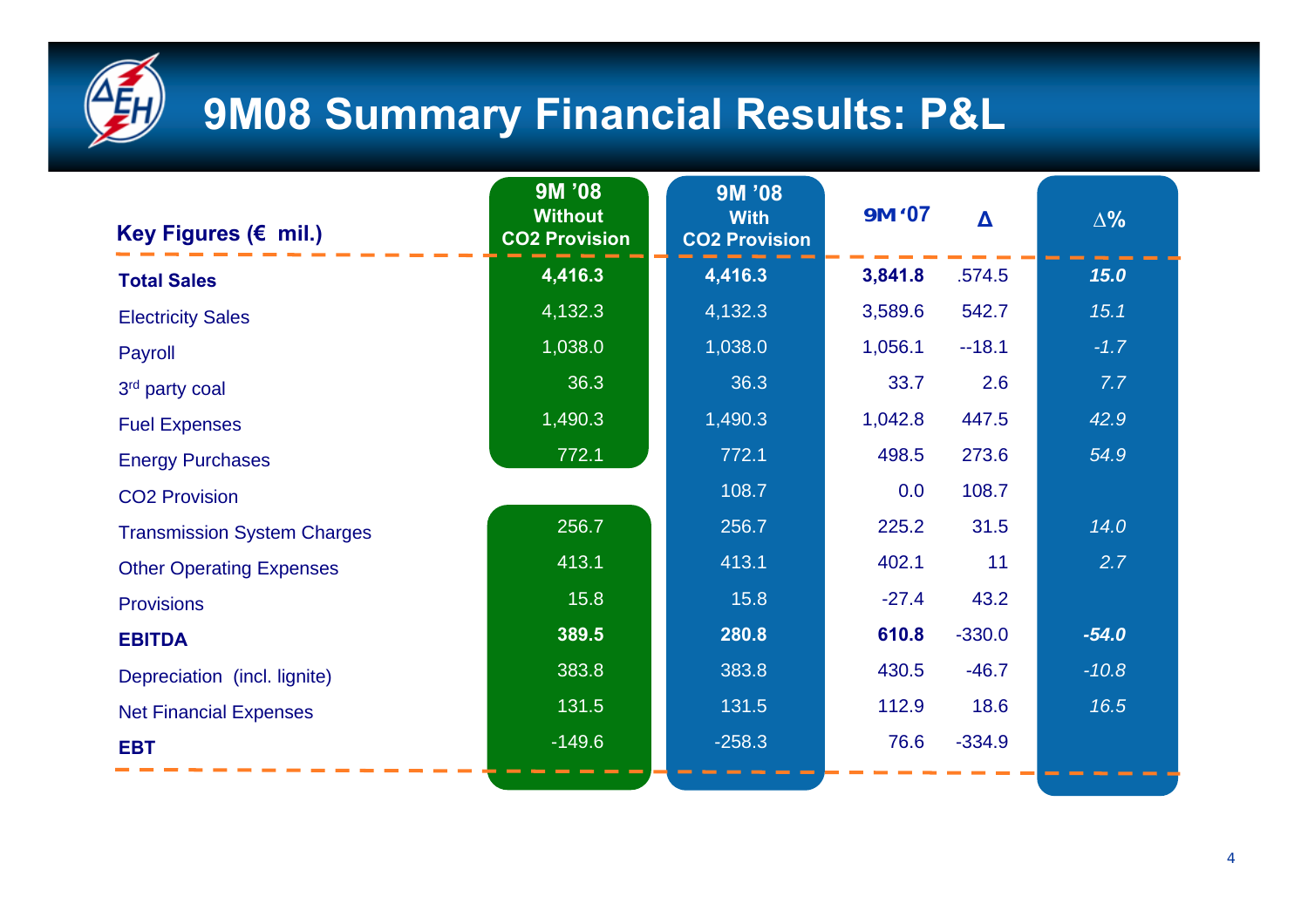

## **3rd Quarter 08 Summary Financial Results: P&L**

| Key Figures ( $\varepsilon$ mil.)  | 3Q '08<br><b>Without</b><br><b>CO2 Provision</b> | 30 '08<br><b>With</b><br><b>CO2 Provision</b> | 3Q '07  | $\Delta$ | $\Delta\%$ |
|------------------------------------|--------------------------------------------------|-----------------------------------------------|---------|----------|------------|
| <b>Total Sales</b>                 | 1,651.4                                          | 1,651.4                                       | 1.371.4 | 280.0    | 20.4       |
| <b>Electricity Sales</b>           | 1,560.2                                          | 1,560.2                                       | 1.287.2 | 273.0    | 21.2       |
| Payroll                            | 359.7                                            | 359.7                                         | 359     | 0.7      | 0.2        |
| 3rd party coal                     | 11.7                                             | 11.7                                          | 15.2    | $-3.5$   | $-23.0$    |
| <b>Fuel Expenses</b>               | 621.6                                            | 621.6                                         | 427.4   | 194.2    | 45.4       |
| <b>Energy Purchases</b>            | 310.7                                            | 310.7                                         | 205.3   | 105.4    | 51.3       |
| <b>CO2 Provision</b>               |                                                  | 51.8                                          | 0.0     | 51.8     |            |
| <b>Transmission System Charges</b> | 89.0                                             | 89.0                                          | 85.3    | 3.7      | 4.3        |
| <b>Other Operating Expenses</b>    | 151.0                                            | 151.0                                         | 127.9   | 23.1     | 18.1       |
| <b>Provisions</b>                  | $-4.2$                                           | $-4.2$                                        | $-28.3$ | 24.1     |            |
| <b>EBITDA</b>                      | 110.4                                            | 58.6                                          | 154,4   | $-95.8$  | $-62.0$    |
| Depreciation (incl. lignite)       | 129.6                                            | 129.6                                         | 143,1   | $-13.5$  | $-9.4$     |
| <b>Net Financial Expenses</b>      | 48.9                                             | 48.9                                          | 41.5    | 7.4      | 17.8       |
| <b>EBT</b>                         | $-91.5$                                          | $-143.3$                                      | $-35.0$ | $-108.3$ |            |
|                                    |                                                  |                                               |         |          |            |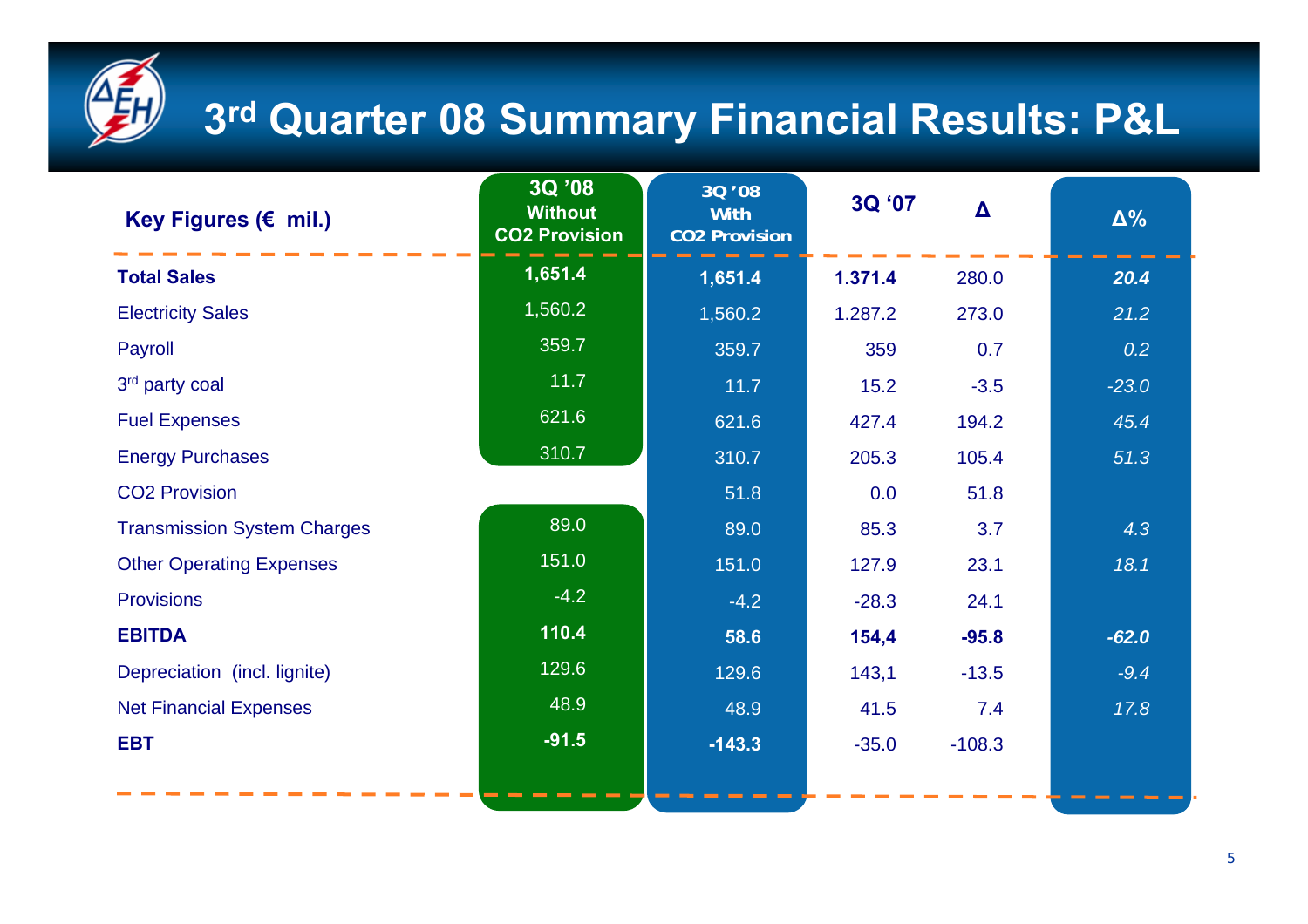

 **We have impacted our 9M08 financial results with € 108.7 mil. for CO2 emission rights (€ 51.8 mil. for 3Q 08), accounted for the period, although the actual expense will be incurred in the 4Q08.** 

| <b>E</b> Hence, for 9M 08 : |               |
|-----------------------------|---------------|
| <b>EBT with CO2 cost</b>    | $= 6258.3 m$  |
| CO <sub>2</sub> cost        | $= 6108.7$ m  |
| <b>EBT before CO2 cost</b>  | $=$ € 149.6 m |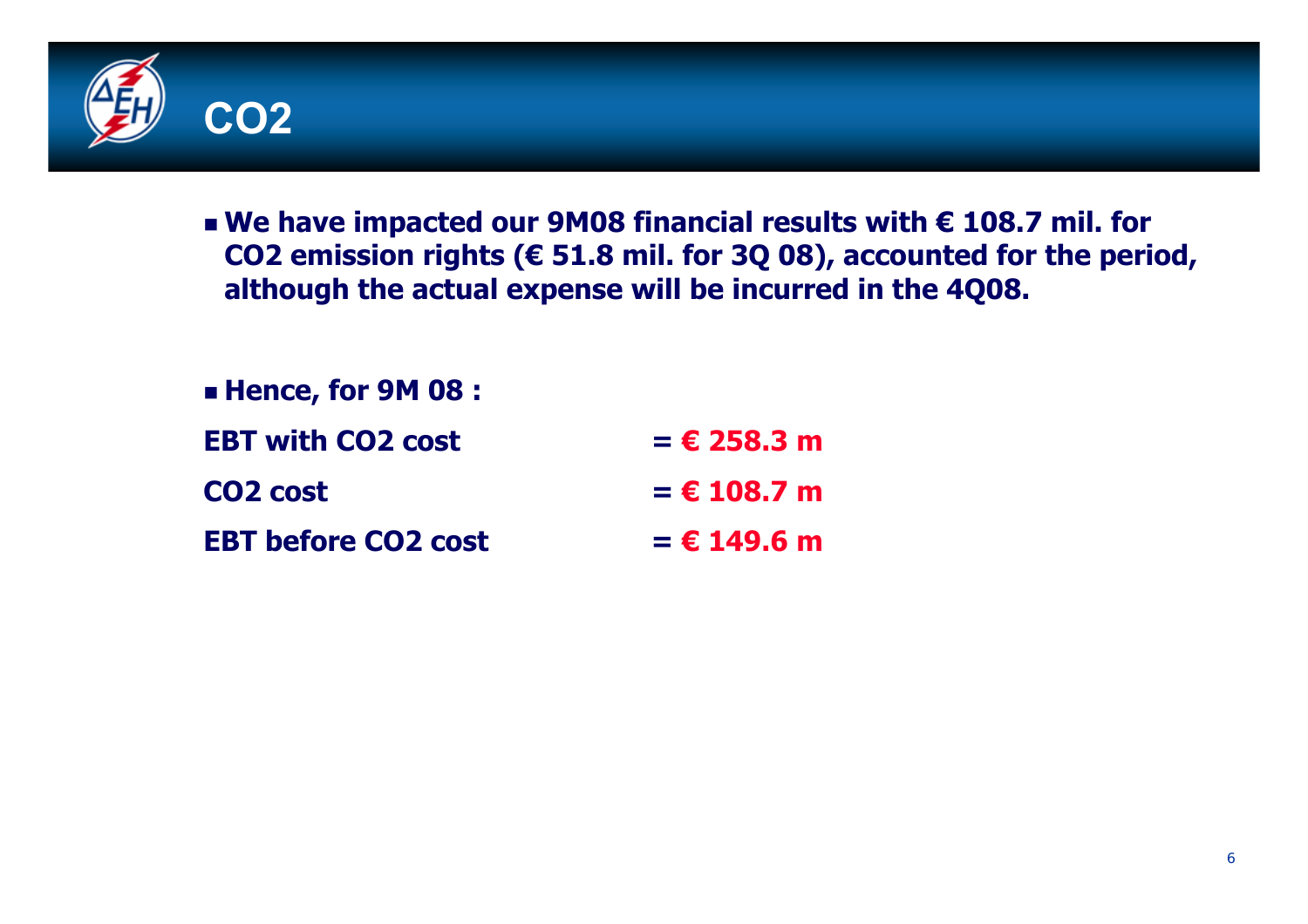

## **Total Energy Balance 9Μ '08 vs. 9Μ '07 :**

**Expense Increase € 713 m (of which € 568 <sup>m</sup> due to fuel and energy price increases)**



- **Due to the decrease in lignite generation (1,418 GWh) and the overall increase in demand (1,149 GWh), PPC resorted to expensive fuels and energy purchases.**
- **Only 50.8% of the energy sold was generated by domestic energy sources (lignite, hydro, RES)**

**1) Including PPC renewables generation 146 GWh in 9M 08 & 139 GWh in 9M 07**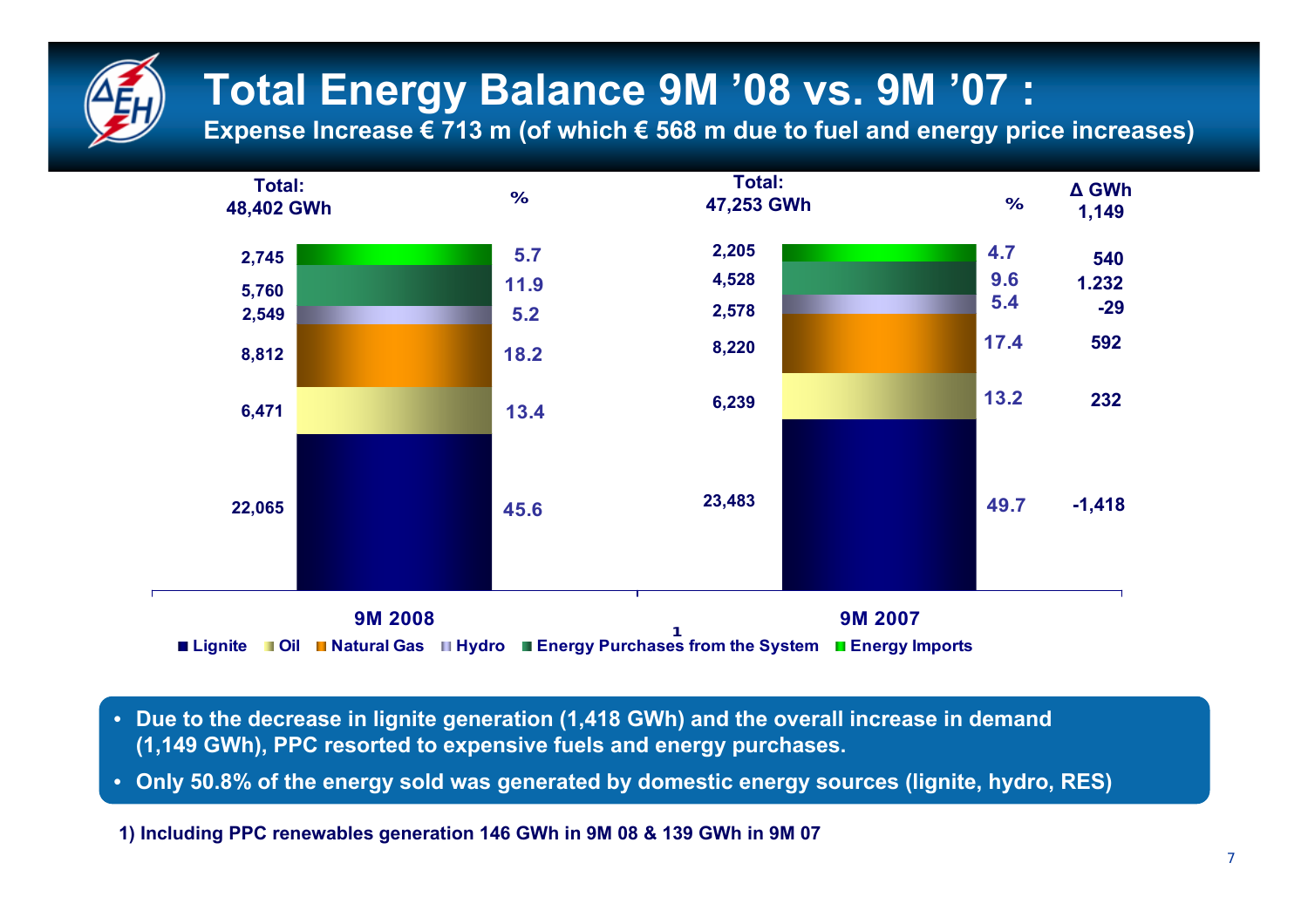## **Interconnected System Energy Balance 9M '08 vs. 9M '07**



#### • Expense Increase € 557 m (of which € 407 <sup>m</sup> due to fuel and energy price increases)

**1. Including PPC renewables generation 90GWh in 9M08 & 95GWh in 9M07**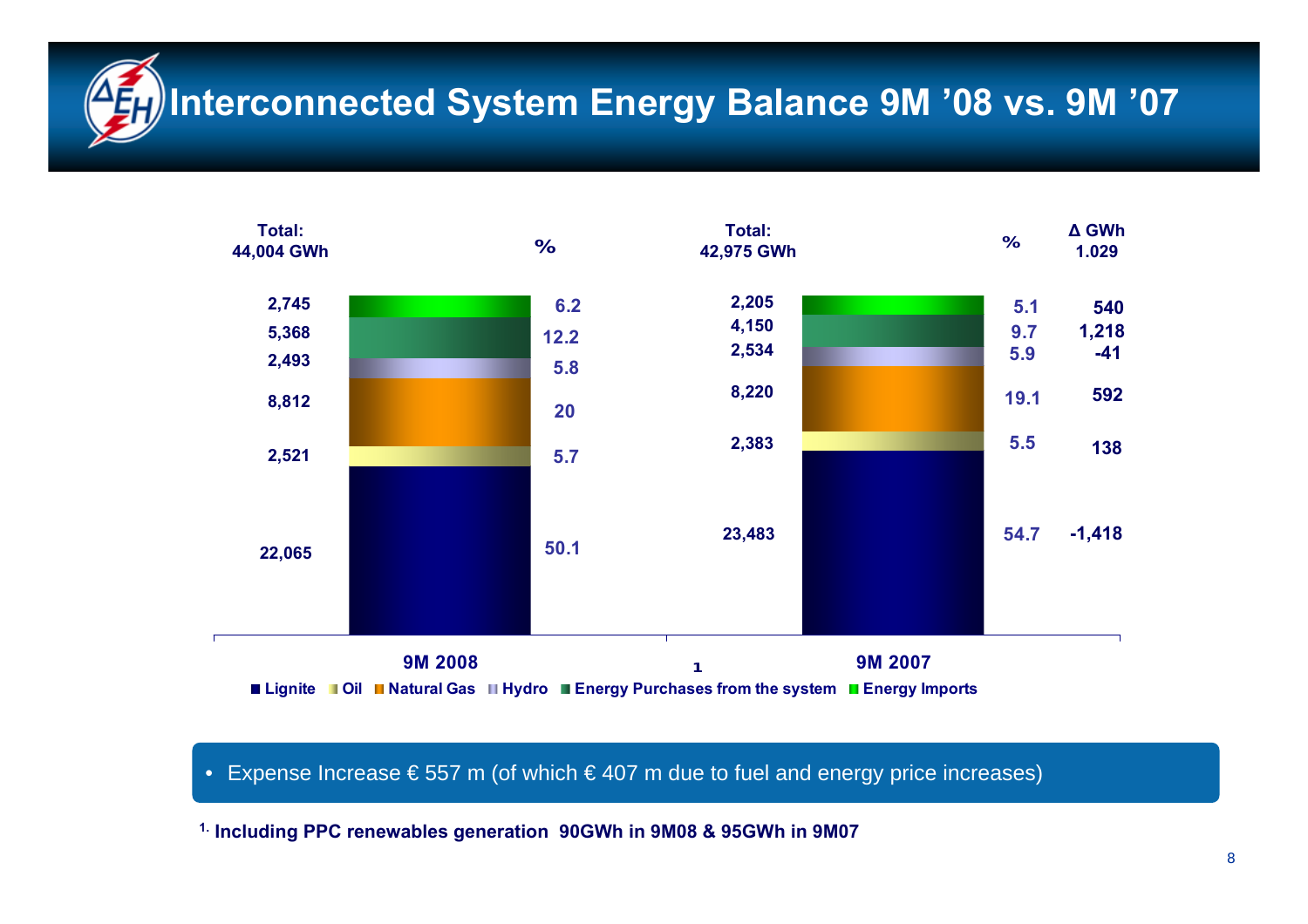

### **Non-Interconnected System Energy Balance 9M '08 vs. 9M '07**



**Oil Energy Purchases from the System PPC RES**

• **Expense Increase €156 <sup>m</sup> (€161 m due to fuel price increases, and €5 m positive impact from substituting diesel generation with HFO generation).**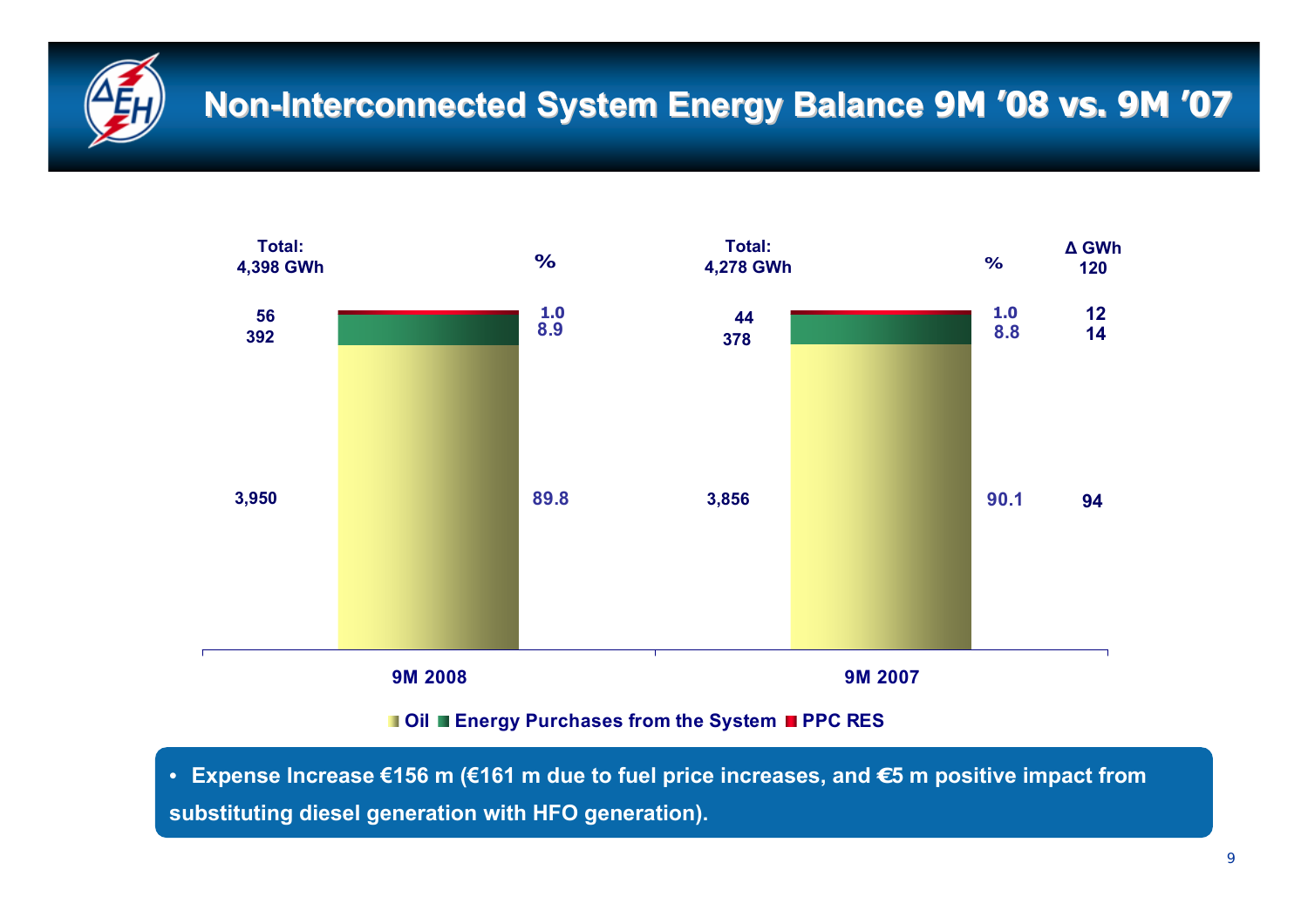

## **Total Energy Balance 3Q '08 vs. 3Q '07**



**1)Including PPC renewables 78GWh in 3Q' 08 & 55GWh in 3Q' 07**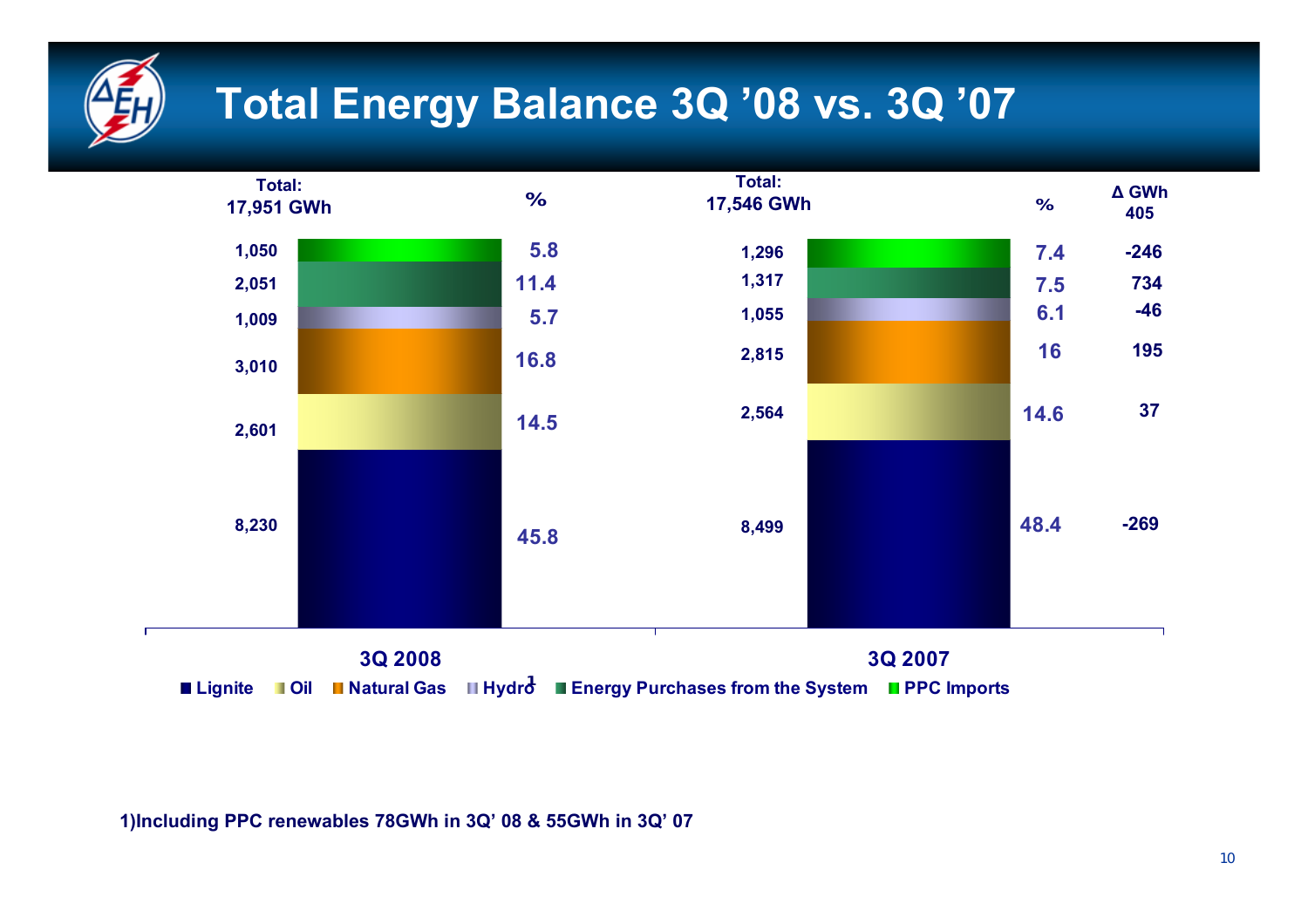

### **Evolution of Average Fuel and Energy Prices paid by PPC in 9 Μ '08**

|                                                | <b>Price Increases (%)</b> | <b>9M '08 Quantities</b> | <b>Quantity</b><br>Increases (%)<br>9M 08 vs 9M 07 |
|------------------------------------------------|----------------------------|--------------------------|----------------------------------------------------|
| Fuel-oil $(\epsilon/\text{tn})$                | 51.4%                      | 1,280,172 tn             | 9.4%                                               |
| Diesel-oil $(E/kt)$                            | 31.5%                      | 421,303 klt              | $-11.5%$                                           |
| Natural Gas $(\epsilon/kNm3)$                  | 32.1%                      | 1.91 bcm                 | 7.2%                                               |
| <b>System Marginal Price</b><br>(E/MWh)        | 40.1%                      | <b>5.760 GWh</b>         | 27.2%                                              |
| <b>PPC Imports (<math>\epsilon</math>/MWh)</b> | 5.6%                       | 2.745 GWh                | 24.5%                                              |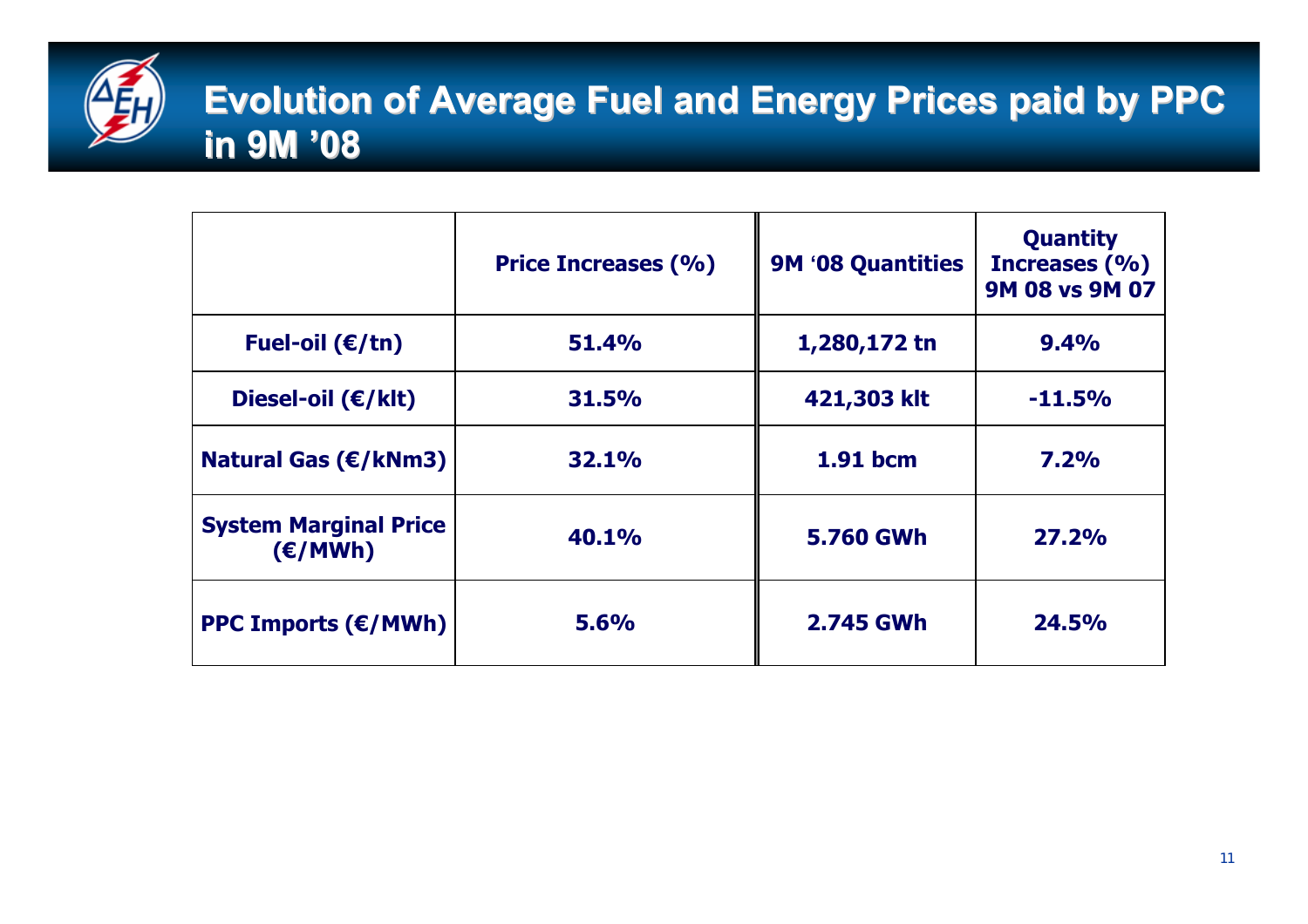## **Total Energy Expenditure Total Energy Expenditure 9Μ '08 vs. 9Μ '07**

**Expense increase of € 568 m due to fuel and energy price increases, and € 108.7 due to CO2 emissions for a net impact of € 676.7m on non-controllable expenses**



**The price effect of the unprecedented rise in fuel and electricity costs coupled with the impact of CO2 emissions exceeded the significant revenue increase that resulted from tariff changes, by €249m**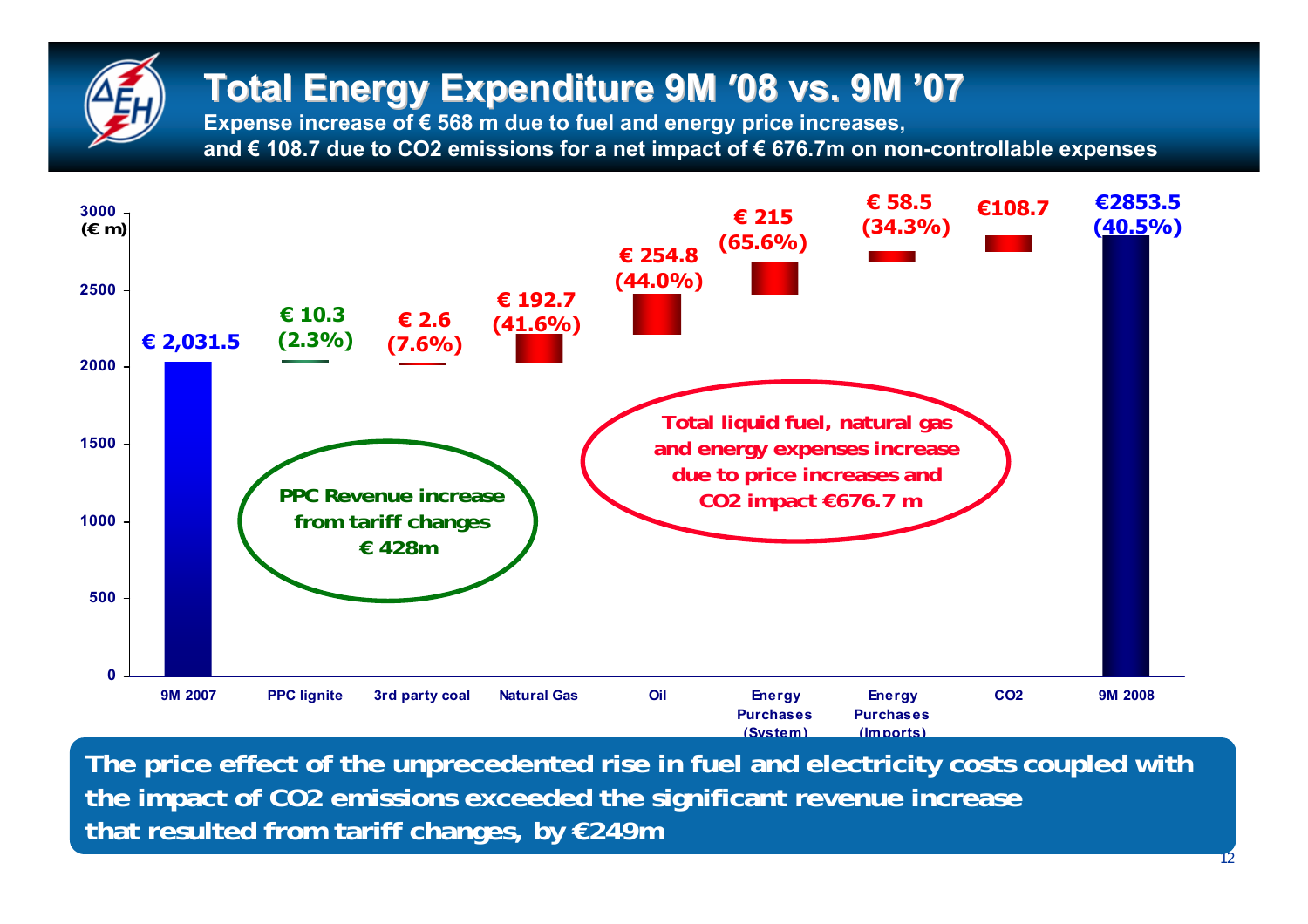

#### **Fuel, other energy costs and EBITDA as percentage share of Revenues (9M 2008/9M 2007)**



■ Fuel and Energy Purchases ■ CO2 Expenses ■ PPC Lignite ■ Payroll and other expenses ■ EBITDA Margin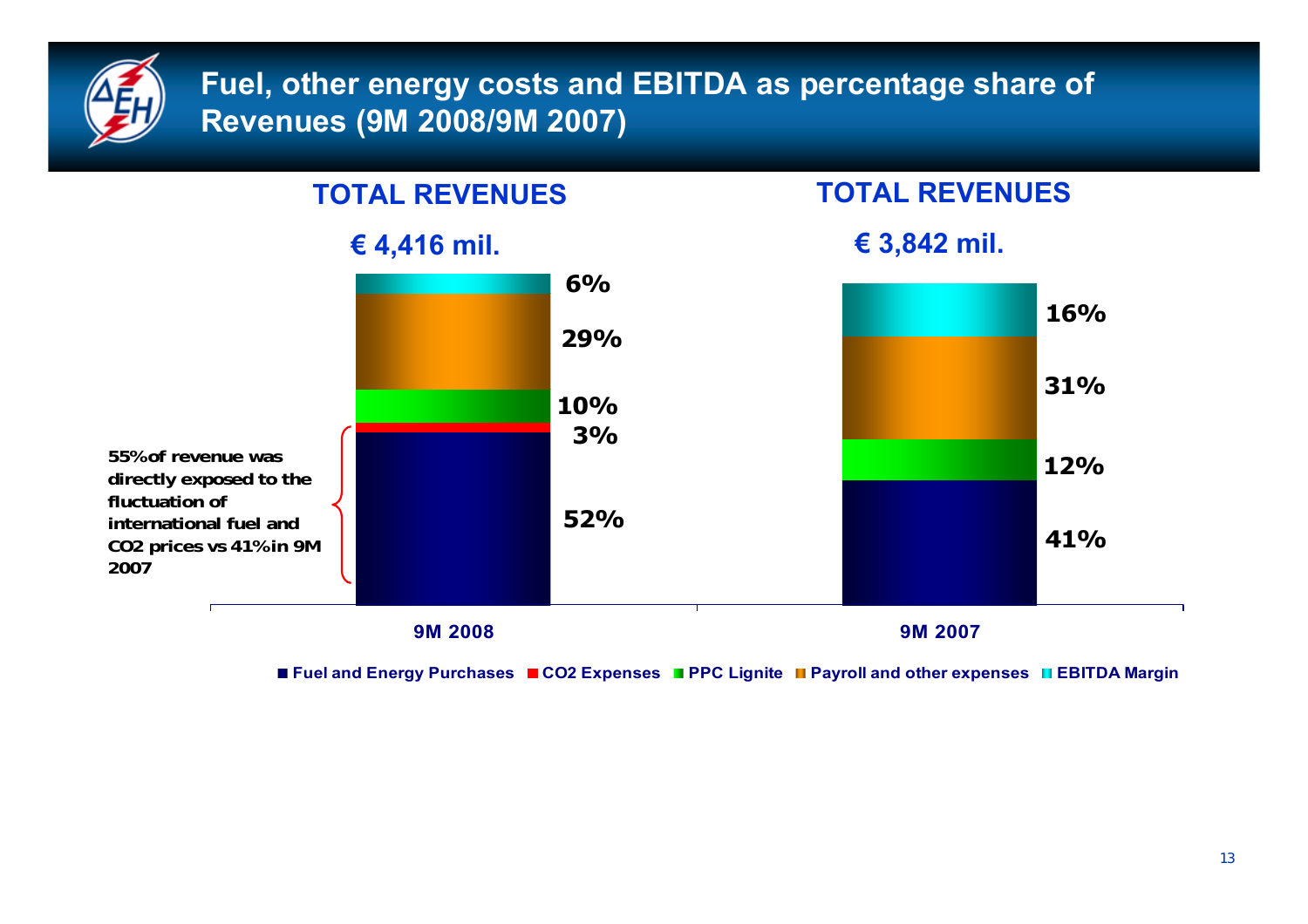# **EBITDA Reconciliation EBITDA – 9Μ 08 vs. 9Μ 07**

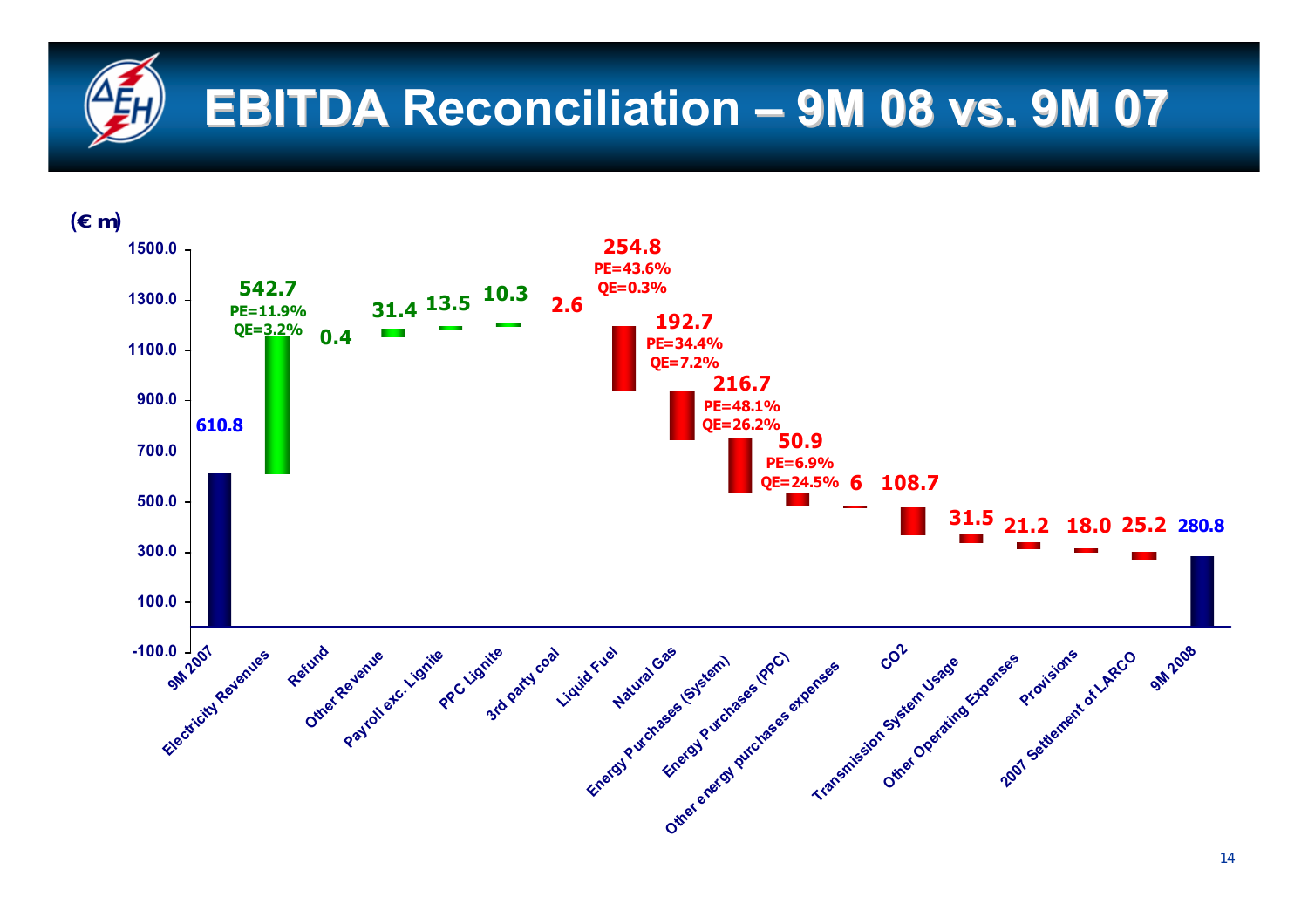# **EBITDA Reconciliation EBITDA – 3Q08 vs. 3Q07**

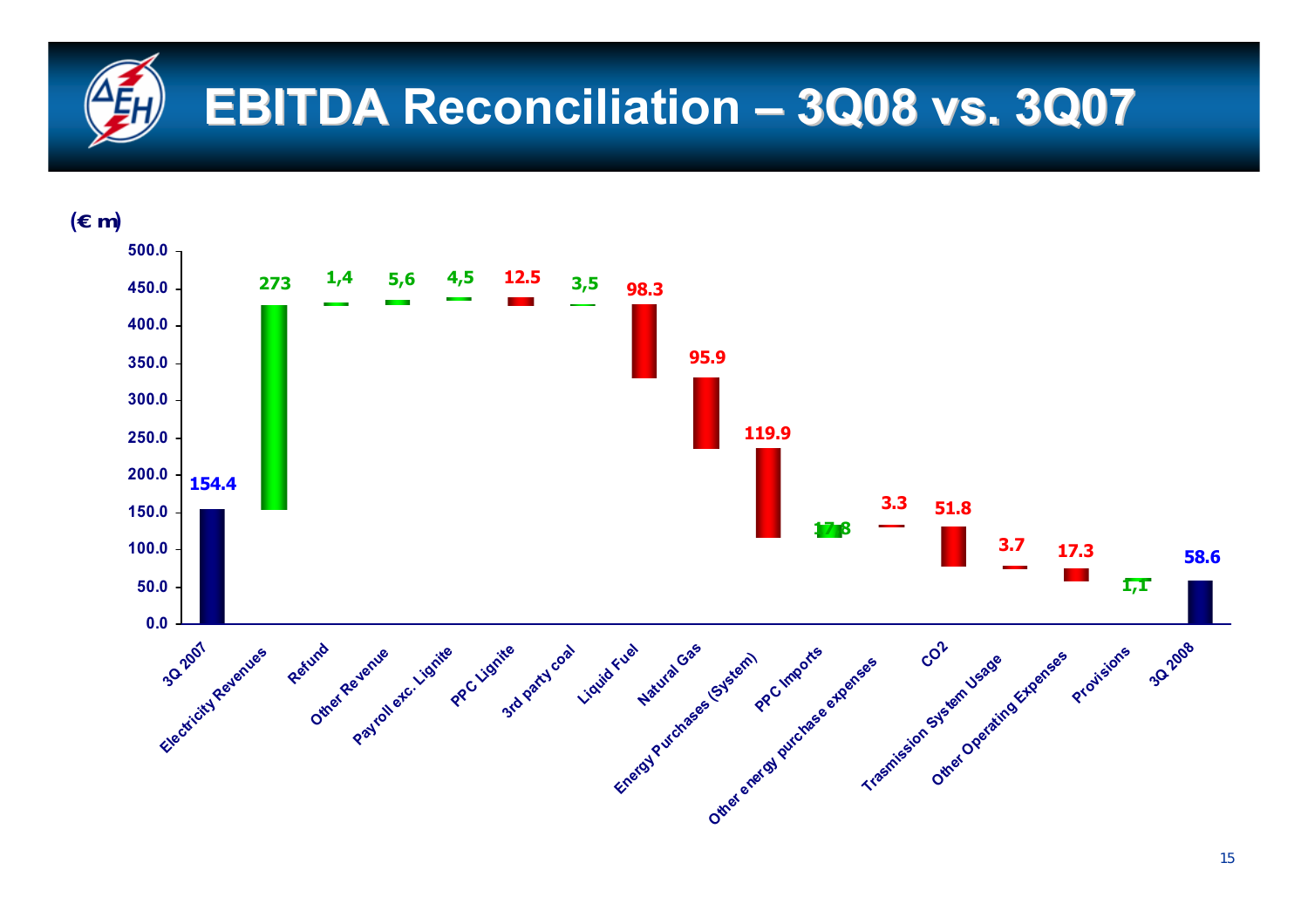## **BRENT (€ /bbl) and SMP (€/MWh) Average Monthly Prices 9M '07 and 9M '08**

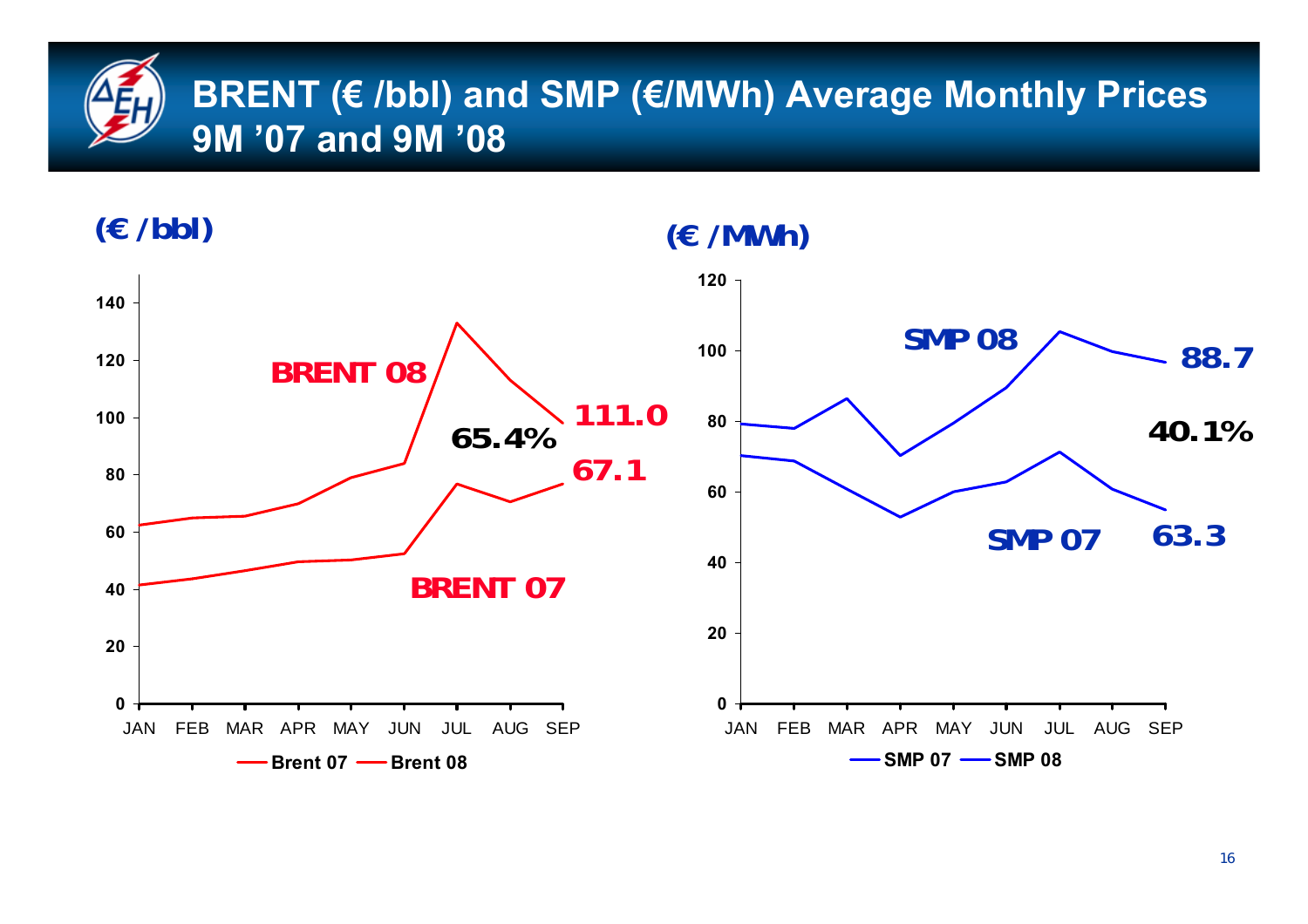

|                                              | $\triangle$ 9M 08 - 9M 07 | <b>Cumulative Effect</b><br>on P&L |                 |
|----------------------------------------------|---------------------------|------------------------------------|-----------------|
| <b>9M 07 EBT</b>                             |                           |                                    | $\epsilon$ 76.6 |
| <b>Total Revenues</b>                        |                           | € 574.5                            |                 |
| <b>Expenses outside PPC control</b>          |                           | €707.8                             |                 |
| Price Effect of Fuel and Energy Purchases    | € 567.6                   |                                    |                 |
| <b>CO2 Provision</b>                         | € 108.7                   |                                    |                 |
| <b>Transmission System Usage</b>             | € 31.5                    |                                    |                 |
|                                              |                           | € 133.3                            |                 |
| <b>Expenses within PPC control</b>           |                           | $\epsilon$ 174.7                   |                 |
| Quantity effect of fuel and energy purchases | € 153.5                   |                                    |                 |
| <b>Other Operating Expenses</b>              | $\epsilon$ 21.2           |                                    |                 |
|                                              |                           | € 308.0                            |                 |
| <b>Expenses Reduction</b>                    |                           | € 68.0                             |                 |
| Lignite cost                                 | 7.8<br>€                  |                                    |                 |
| Payroll                                      | $\epsilon$ 13.5           |                                    |                 |
| Depreciation                                 | € 46.7                    |                                    |                 |
|                                              |                           | €240.0                             |                 |
| <b>Provisions</b>                            | €43.3                     |                                    |                 |
| <b>Financial Expenses</b>                    | € 51.6                    |                                    |                 |
|                                              |                           | €94.9                              |                 |
| <b>Net Impact on EBT</b>                     |                           | €334.9                             | € 334.9         |
| <b>9M 08 EBT</b>                             |                           |                                    | €258.3          |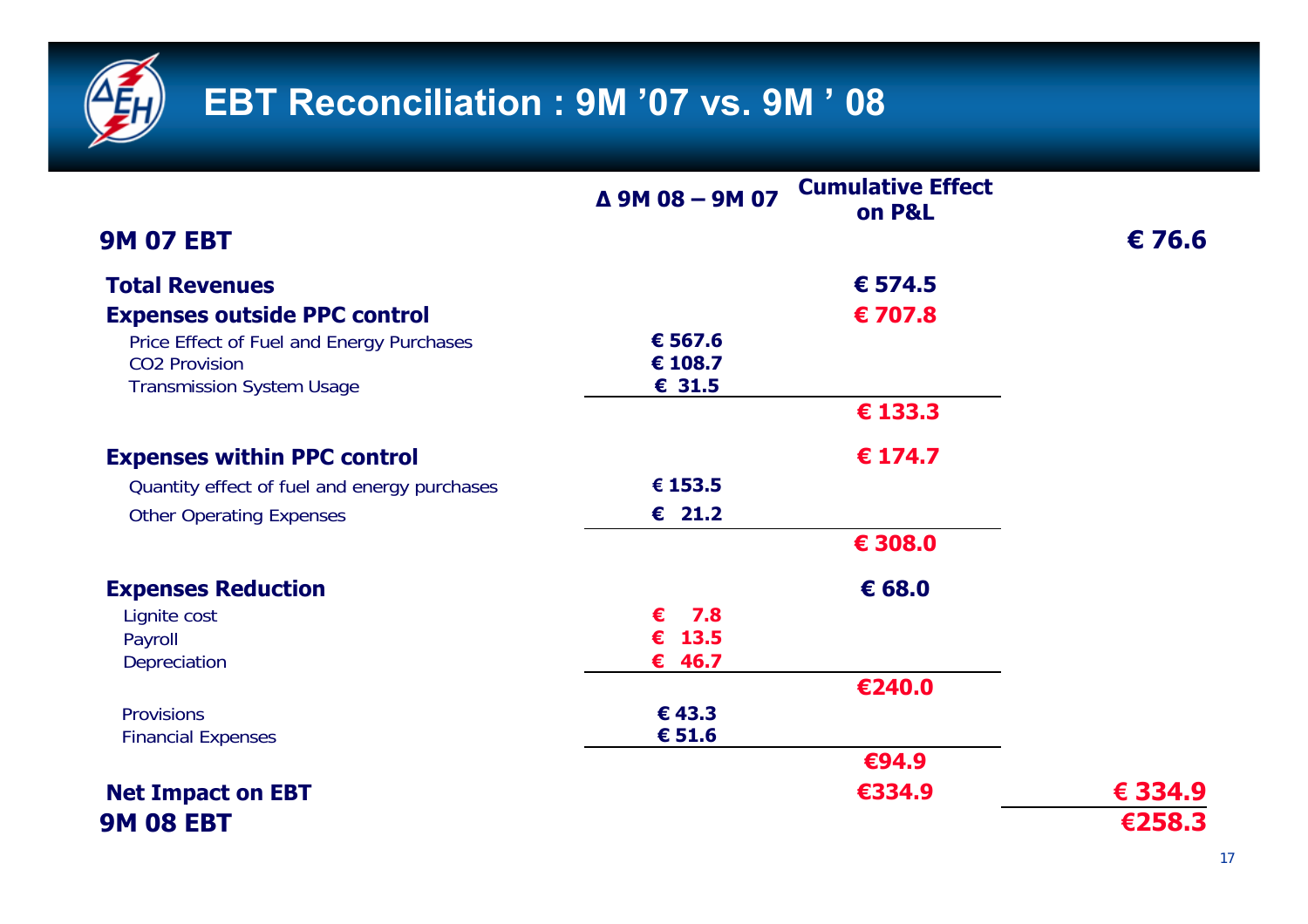



# **Recent Developments**

**Dr. Takis Athanasopoulos** *Chairman of the Board, and Chief Executive Officer*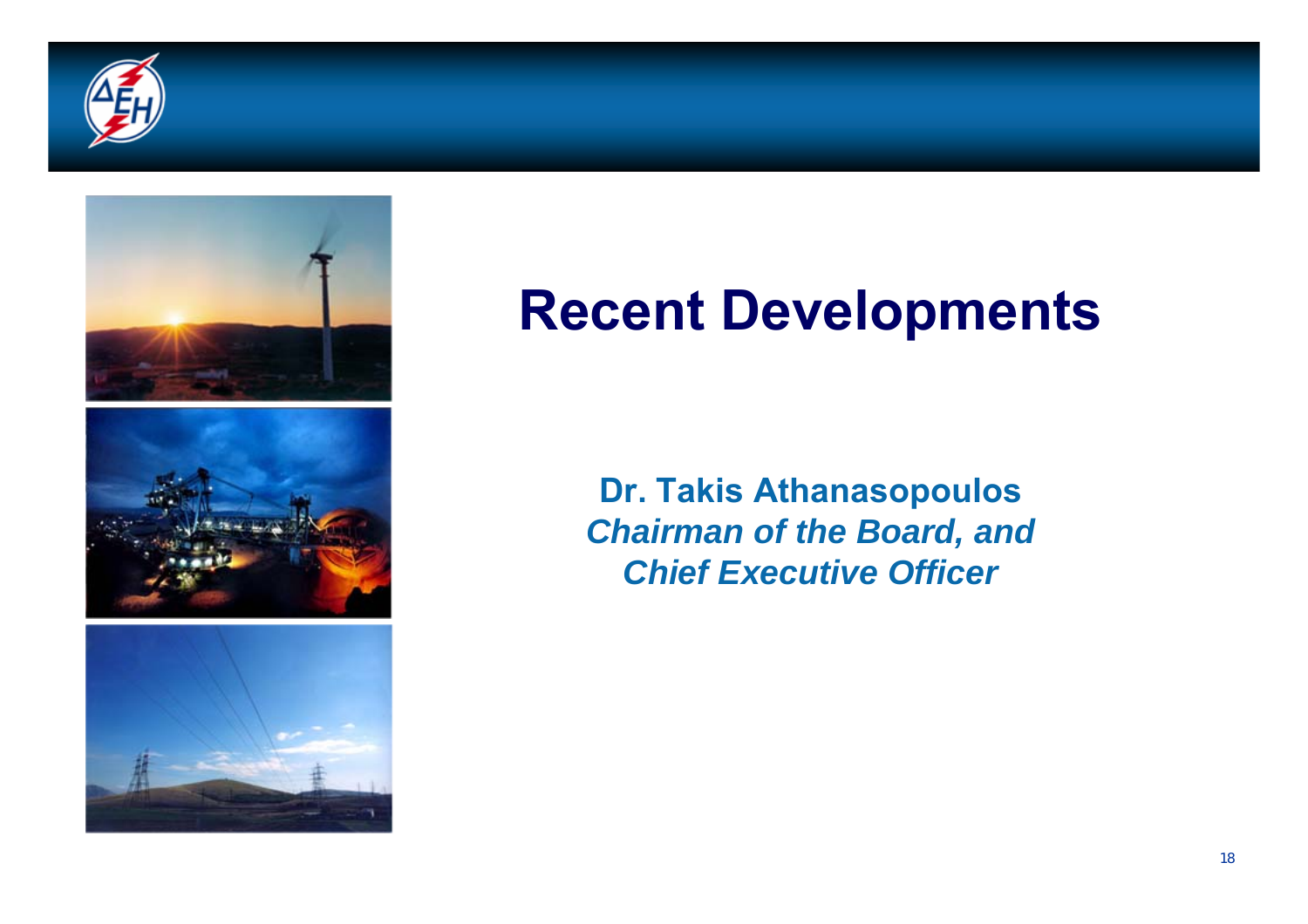## **2008: a year of unprecedented fuel and energy price increases, resulted in significant losses**





•**If fuel and energy prices had remained at 2007 levels and there was no impact from CO2 emissions, PPC would have pre-tax profits of € 419m for the 9m 2008**

19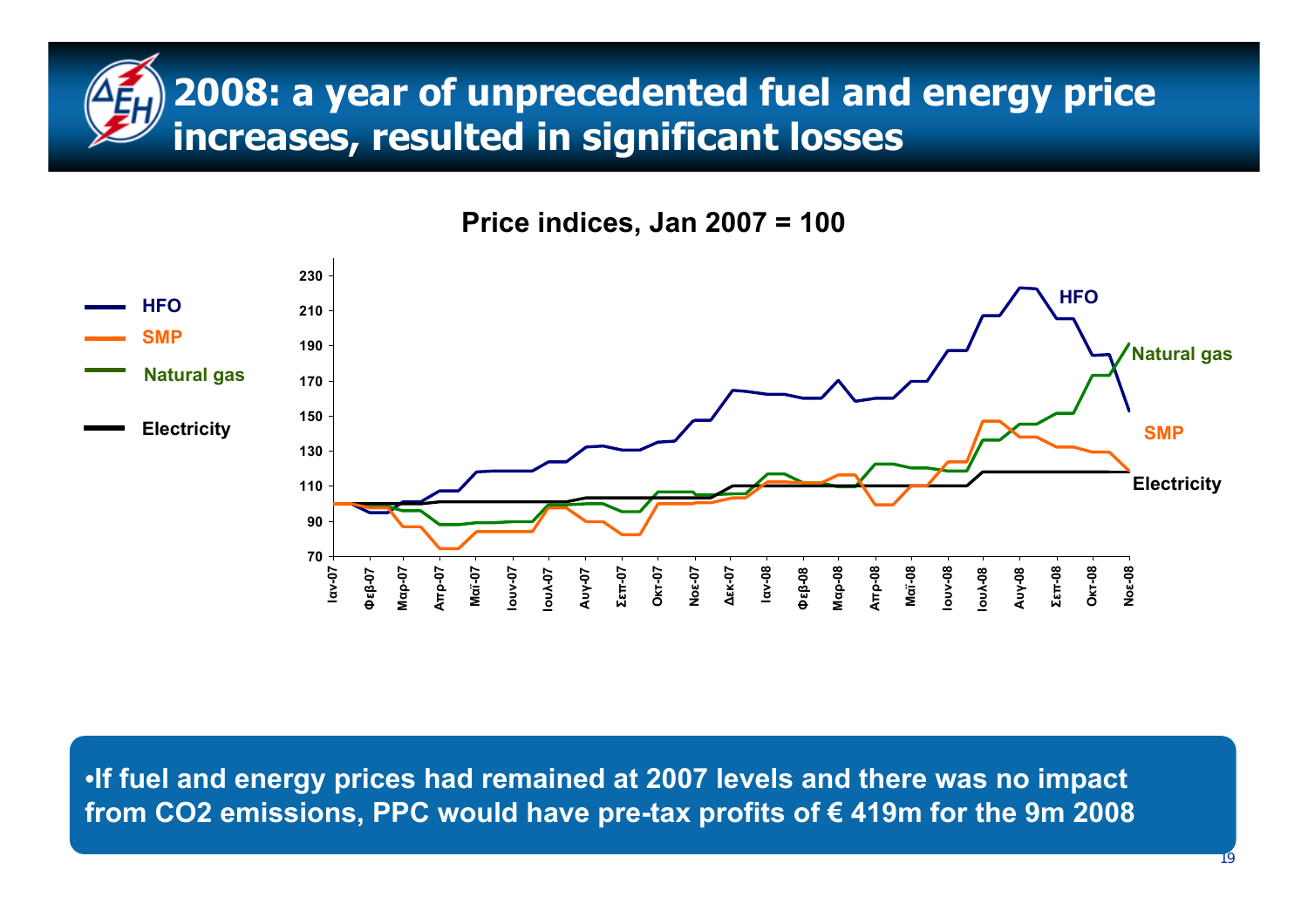

#### **4 bids submitted for Megalopolis V 800MW CCGT on 25/11/08**

- **Extension granted for the tender of Florina II 450 MW lignite plant to February 2009**
- **Progress in the JV PPC-Halyvourgiki for the construction and operation of an 880 MW CCGT thermal plant** 
	- **terms of collaboration and new company incorporation approved by the BoD**
	- **appointment of Owners' Engineer for the project**
- **Progress in JV PPC-RWE-Titan for the construction and operation of an 800MW hard coal plant in Albania**
	- **Pre-feasibility study completed in August. Proceeding with feasibility study.**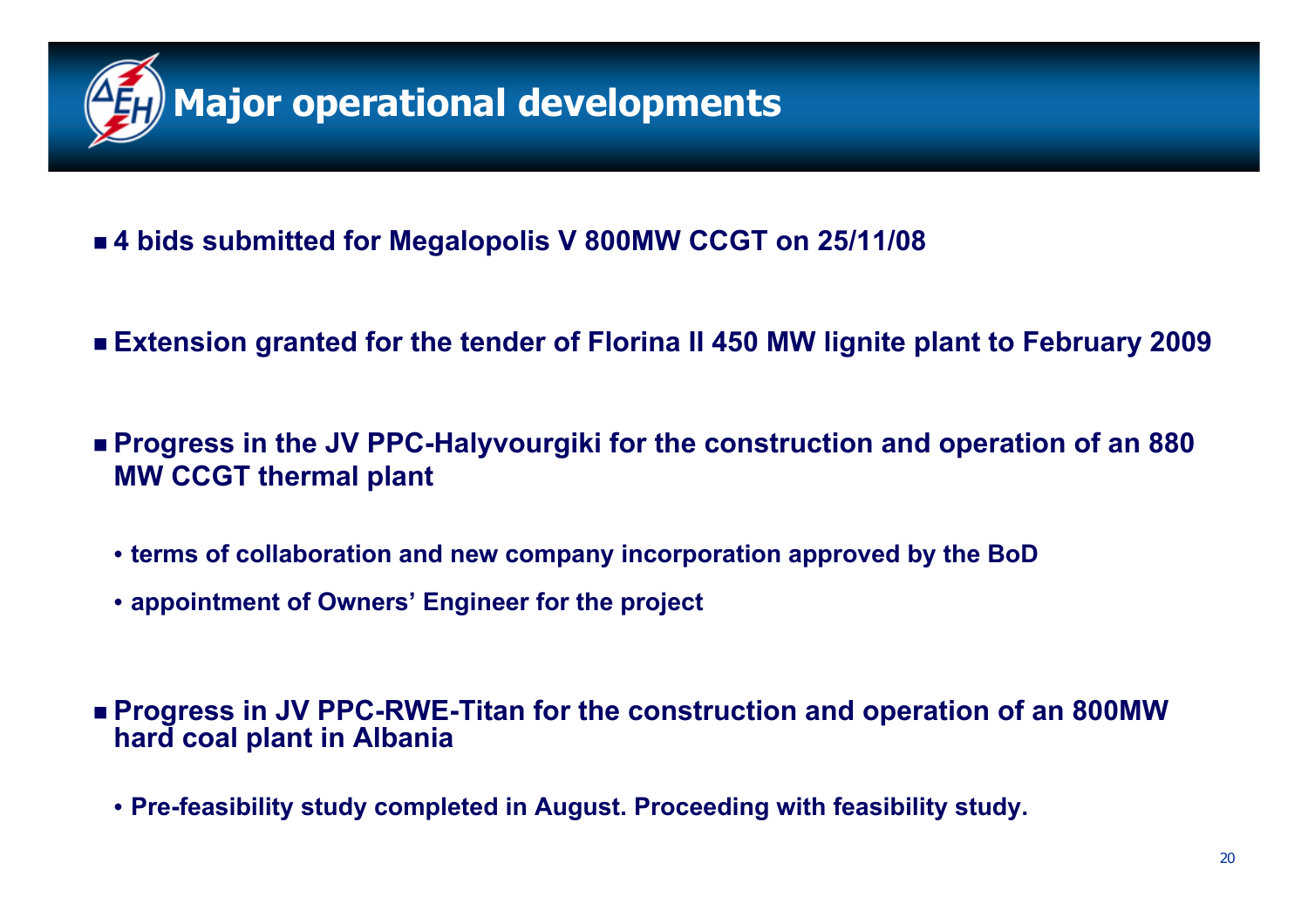**Going Forward: Management committed to reposition PPC for performance and growth**

#### **Achieve Cost Saving Targets**

- **cumulative savings of €2.2 bn over the period 2009-2014 resulting gradually in annual savings of €500m (2008 prices) by 2014**
- **Maintain leadership position in the liberalized electricity market**
	- **planned investments will replace old, inefficient and polluting plants and allow PPC to have a 72% generation share in the wholesale market**